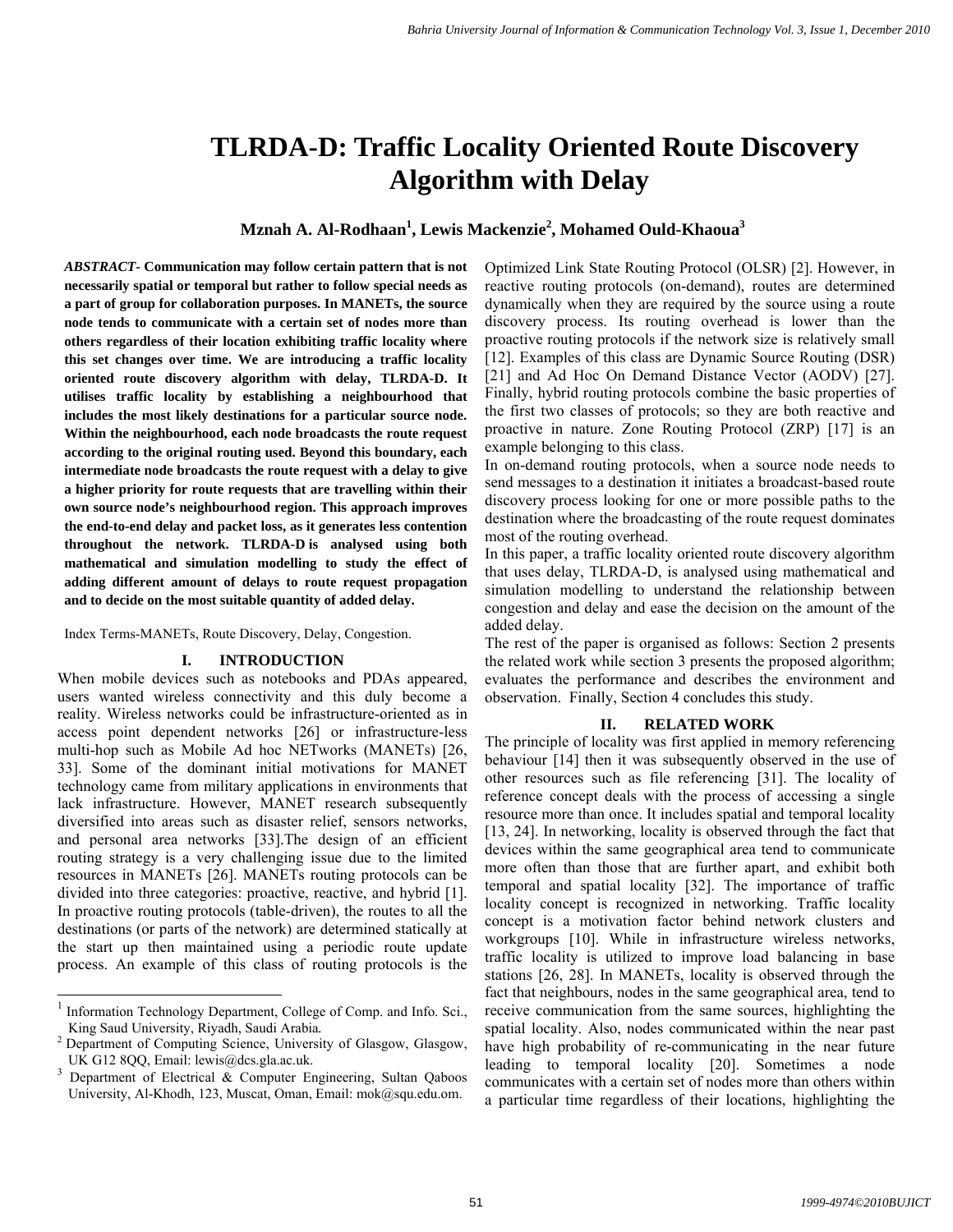traffic locality [6].

## **III. TLRDA-D**

MANETs are very useful in applications that need immediate collaboration and communication with the absence of network infrastructure where a temporary connection can be established for quick communication. These collaborative jobs demand traffic to be between known source-destination pairs to accomplish specific tasks. So if this pattern of traffic is found in an application then the design of the algorithm should utilize it.

Looking at the traffic behaviour of MANETs, the traffic may follow a certain pattern, not purely spatial or temporal, in which the source node tends to communicate with a set of nodes more than others regardless of their locations in a connected network. The traffic locality of a particular source node is captured in its working set. The working set is a set of nodes that the source node is mostly communicating with, not necessarily neighbours where members of the working set change over time. Moreover, the traffic locality is identified by the intensity of traffic within the working set over some time interval. If a source node exhibits traffic locality with a certain destination, the intermediate node comprising the route in question will also be a member of the source node's working set until one of them moves far away.

MANETs exhibit traffic locality due to the communication requirements of the users carrying and operating them. One common application that exhibits traffic locality in MANETs is a group communication ad hoc network [25] where a group of nodes communicate to accomplish a common goal.

In this paper, traffic locality concept [3, 6] is investigated more to improve the route discovery process in on-demand routing protocols for MANETs. Our algorithm, TLRDA-D [4, 5] works by gradually building up the node neighbourhood as a region centred at the source node and expected to contain most of the members of its working set where the whole connected network consists of two disjoint regions: *neighbourhood* and *beyond-neighbourhood.* 

Establishing this neighbourhood is a challenging as it must adapt according to the traffic in an effort to build then maintains the neighbourhood region that reflects the current working set. Upon joining the network, the new node needs a start-up period during which it uses the original broadcast algorithm depending on the routing algorithm used.

Since the neighbourhood region contains the source node's working set, no extra delays are imposed in this region to avoid delaying the route discovery process. On the other hand, delaying a fulfilled route request in the beyond-neighbourhood region reduces channel contention without adding any latency to the discovery process.

Due to the scarce resources in MANETs, the algorithm is kept simple by avoiding the collection or manipulation of large amount of data. Furthermore, the global information is avoided because it is unavailable in a real environment that uses no external resources.

Each node has a locality parameter  $LP$  where  $LP \in \mathbb{N}^*$  which

corresponds to the current estimated depth of its neighbourhood as it might be defined by the *weighted average* of hop counts between that source node and destinations as in Equation 1 including route finder. The finder of a route is the first node that finds the route in its cache table whether it is the destination or an intermediate node.

Let  $s \in N$  be a source node in a network of *N* nodes and define a function,  $h_s: N \to \mathbb{Z}^+ \cup \{0\}$  where  $h_s(u)$  is the hop count between *s* and some other node  $u \in N$  and  $h_s(s) = 0$ . A node, *x*, is considered to be part of the working set of a source node, *s*, if  $h_s(x) \leq LP$ . In TLRDA-D algorithm, source node broadcasts route requests after adding the value of its  $LP$  to the route request packet so intermediate nodes can decide if the route request is within its source node's neighbourhood or not. To avoid ambiguity we will use  $LP_r$  to refer to the  $LP$  stored in the route request. Also, to calculate LP, the source node needs to store locally the number of its previous route requests.

Formally, we can view the issue as a two tier-partition where the two tiers  $\{\tau_1, \tau_2\}$  are the neighbourhood and beyond-neighbourhood respectively in a network that exhibits traffic locality. It is obvious that the two tiers are disjoint sets so  $\tau_1 \cap \tau_2 = \emptyset$ . Let us consider a source node *s*, any node  $v \in \tau_1$  satisfies the condition  $h_s(v) \leq LP_r$  and any node  $u \in \tau_2$ should satisfy the condition  $h_s(u) > LP_r$ . *LP* is continuously tuned to adapt to the current situation using the values of  $h<sub>s</sub>(d)$ .

The algorithm is adaptive and adjusts its neighbourhood depth, LP, to expand or shrink the neighbourhood boundary. If the destination is outside the neighbourhood then this requires the neighbourhood to be adjusted by the following strategy:  $LP$  is adjusted by taking the weighted average of the current value of LP and the new hop count extracted from the received route reply packet.

To illustrate the neighbourhood adjustment process, let us consider the source node *s* at any time after completing its start-up phase; when s receives a reply answering its current query it updates its LP using equation 1 after extracting  $h_s(d)$ from the received route reply packet and  $y$  is the number of previous route requests that already been sent by s. If  $h_s(d) \geq$  $LP_{old}$  then the neighbourhood of *s* expands; otherwise it shrinks.

$$
LP_{old} = \alpha \times LP_{old} + (1 - \alpha) \times h_s(d)
$$
  
\n
$$
LP_{new} = \begin{cases} [LP_{old}] & h_s(d) \ge LP_{old} \\ [LP_{old}] & h_s(d) < LP_{old} \end{cases} \quad \alpha = \frac{y}{(y+1)} \quad (1)
$$

Fig. 1 shows the steps of updating the locality parameter  $LP$  by the source node after receiving the route reply so the source node will be ready for next route request. For clarity, the function Ceiling will return the smallest integer greater than or equal to its parameter while the function Floor will return the greatest integer less than or equal to its parameter. To prevent  $\alpha$  from approaching 1 as y gets bigger due to  $\lim_{\alpha \to \infty} (\alpha) = 1$ , where only the function Ceiling or Floor will affect the value of  $LP$ , we need to reset y to an initial value, *Initial-y*, when y reaches its maximum value, *max-y*. Each time y is initialised to 1, the partial historical information represented by  $LP_{old}$  is given the same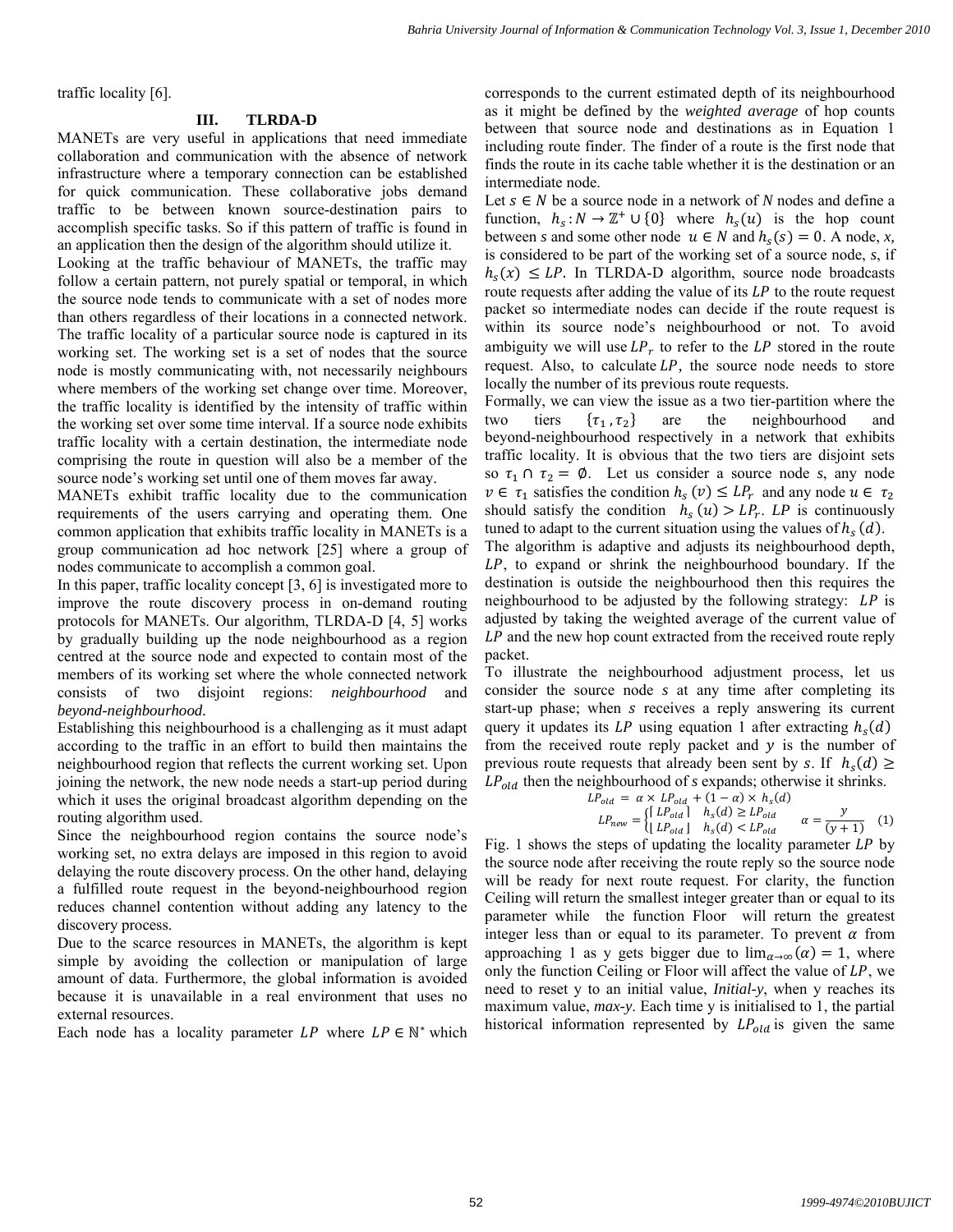weight as the hop count. Alternatively, if *y* initialised by zero all the weight is given to the hop count.

In TLRDA-D, D stands for a delay where TLRDA-k denotes an instant of the algorithm where the delay equals to k units of time. Intermediate nodes in TLRDA-D broadcast route requests according to the on-demand routing algorithm used while route requests propagating within the neighbourhood boundary. However, beyond this boundary TLRDA-D broadcasts route requests with a delay at each node until the route request broadcast fades or the time to live (TTL) reaches zero.

| Algorithm preformed by source node upon receiving a route reply |
|-----------------------------------------------------------------|
| and $y =$ previous number of route requests.                    |

1: If  $y \geq max-y$  then 2:  $y = Initial-y$ 3: End if 4:  $\alpha = y/(y+1)$ 5:  $LP_{new} = αLP_{old} + (1 - α)h_s(d)$ 6: If  $h_s(d) \le LP_{old}$  then 7:  $LP_{new} = \text{Floor}(LP_{new})$ 8: Else 9:  $LP_{new} = \text{Ceiling}(LP_{new})$ 10: End if 11:  $LP_{old} = LP_{new}$ 12:  $y = y + 1$ 

Fig. 1: Update procedure for the locality parameter LP at the source node in TLRDA-D.

The motive for adding this delay in the beyond-neighbourhood region is to give higher priority to route requests that are broadcasted within their own source node's neighbourhood regions. Moreover, other route requests that are travelling within their source node's beyond-neighbourhood regions have higher chance of being already fulfilled thus they are given lower priority. This approach not only improves the average route discovery time but also improves the latency of the whole network, as it generates less contention throughout the network.

The delay should be calculated by monotonic non-decreasing function as the route request propagates further within beyond-neighbourhood region, since the chance of route request fulfilment increases with each hop when the route request moves away from the source node's neighbourhood region. The delay increment can be logarithmic, linear, polynomial, or exponential. However, the exponential increase yields a huge amount of delay that may affect the discovery time if route finder is within the beyond-neighbourhood region which makes it unsuitable for resource-sensitive environment like MANETs and hence ruled out.

The simulation is used to help us decide on the amount of delay that needs to be imposed to the route request dissemination in the beyond-neighbourhood region for TLRDA-D and whether it should be logarithmic, linear or polynomial. TLRDA-D has been implemented using five different amounts of delay  $(d_i)$  where  $d_i$ at any intermediate node takes the following values:

$$
d_i = \begin{cases} \log_2(LP) & i = 0\\ 2^{i-1}LP & i = 1, 2, 3\\ LP^2 & i = 4 \end{cases}
$$
 (2)

In TLRDA-D, upon receiving a route request; each node performs the steps shown in Fig. 2. If the route request has been received before then it is considered redundant and thus discarded. Otherwise, the receiving node compares LP value from the route request packet with the hop count after counting itself as an extra hop; if the node resides in the beyond-neighbourhood region of the route request initiator then the node holds the route request for *d* units of time then processes it. Otherwise, the node processes the route request according to the routing algorithm used.

|   |     | Steps preformed by each node upon receiving a route request in TLRDA-D |
|---|-----|------------------------------------------------------------------------|
|   | 1:  | If $i = 0$ then $d = log_2(LP_r)$                                      |
|   | 3:  | Else if $i = 1$ then $d = LP_r$                                        |
|   | 4:  | Else if $i = 2$ then $d = 2 \cdot LP_r$                                |
|   | 5:  | Else if $i = 3$ then $d = 4*LP_r$                                      |
|   | 6:  | Else if $i = 4$ then $d = LP_r * LP_r$ end if                          |
|   | 7:  | End if                                                                 |
|   | 8:  | End if                                                                 |
|   | 9:  | End if                                                                 |
|   |     | 10: End if                                                             |
|   |     | 11: If route request is a duplicate                                    |
|   | 12: | Discard the route request                                              |
|   |     | $13:$ Else                                                             |
| ı | 14: | If hop count $> LP_r$ then                                             |
| e | 15: | Wait d units of time                                                   |
| þ | 16: | End if                                                                 |
| 1 | 17: | Process the route request                                              |
| r | 18: | End if                                                                 |

Fig. 2: Route request messages processing at each node for TLRDA-D.

If a route reply is not received within an estimated period of time called NETwork Traversal Time (*NETTT*), the source node will try again to discover the route by broadcasting another route request for a maximum number of tries. So the source node waits *NETTT* units of time to receive a reply before trying to search for the destination again. The worst case scenario is assumed and Node Traversal Time (*NTT*) follows the on-demand routing algorithm used in a network with diameter of  $D$  hops. TLRDA-D calculates this estimated time as:

 $NETTT = 2\{(LP * NTT) + (D - LP)(NTT + d_i)\}$  (3) In on-demand routing algorithms, when an intermediate node  $m$ receives a route request for the first time; it stores: the broadcast ID and the route request originator IP address in its routing table, if it has such a table, for a an estimated time Broadcast Cache Time  $(BCT)$  as part of the route request processing steps. This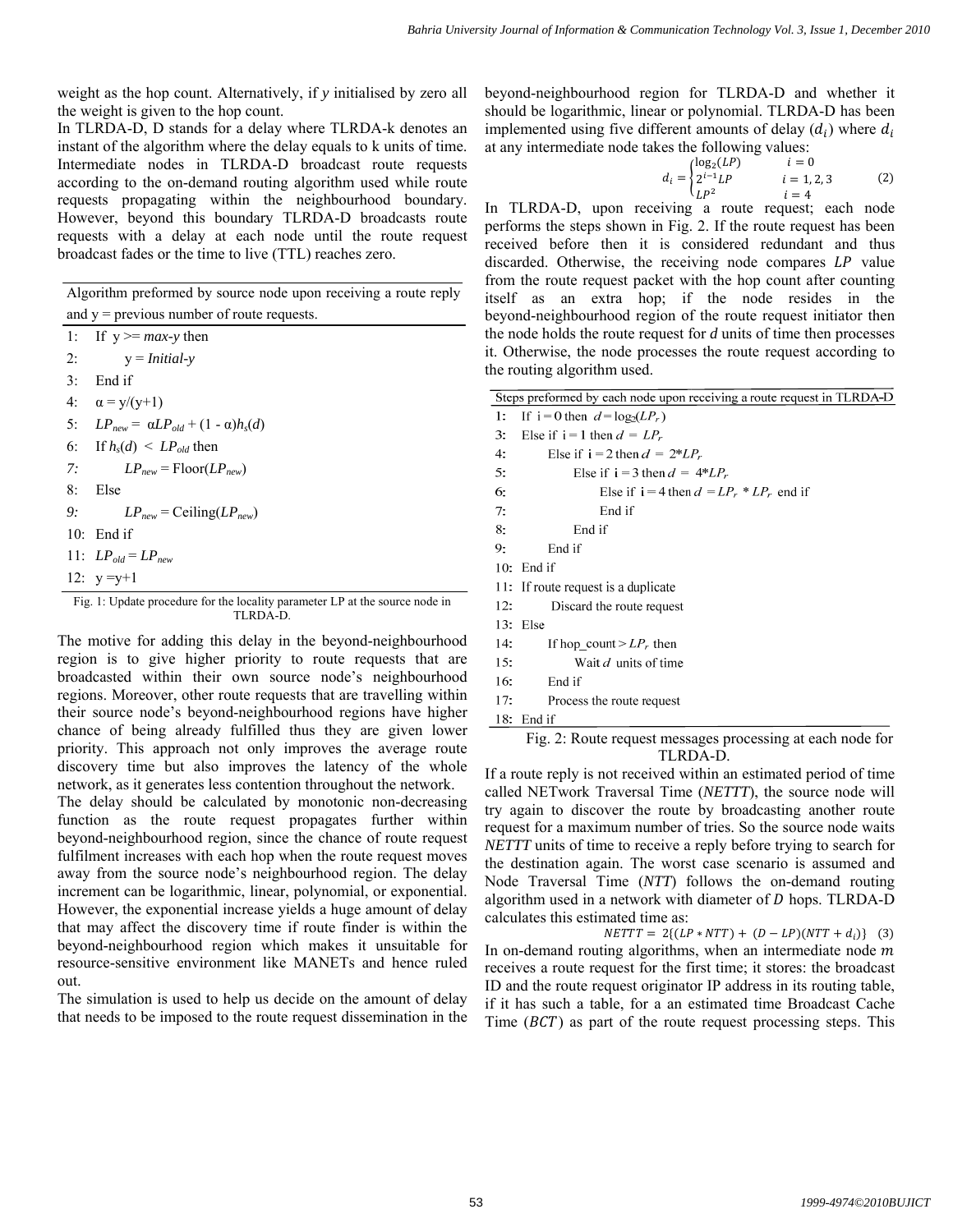information is used to distinguish between new and redundant route requests. When  $BCT$  expires, the route request record is deleted from the routing table. TLRDA-D calculates the time as:

$$
BCT = \begin{cases} BCT & h_s(m) \le LP_r \\ BCT + d_i & h_s(m) > LP_r \end{cases}
$$
 (4)

A. Delay analysis

All packets (data or control) are subject to different amounts of delay while travelling from source to destination in any network such as queuing delay, processing delay, and propagation delay...etc. These delays depend on many factors such as: energy level, packet length, and contention level at that particular time. Propagation delay between two adjacent nodes is assumed to be negligible in this analysis since packets in wireless communications travels by the speed of light where propagation delays= $\frac{\text{distance}}{(3*10^8)}$ . However, other delays affect the network performance.

In MANETs, most of the delays experienced by a message are in the MAC layer due to contention. MAC protocol does not distinguish between data and control packets because there is no priority used when using DCF in IEEE 802.11 standards [30]. There is one queue in the MAC layer where all packets (data or control) are queued and process as FCFS (FIFO). MAC layer protocol has no knowledge about the importance of the data coming from higher layer such as control packets which are treated as normal payloads.

When the network gets congested, the channel contention increases which in turn increases the system delay and incurs more packet loss leading to network performance degradation and maybe saturation. Vice versa, lowering network congestion reduces the system delay. Understanding the relationship between congestion and delay in any network is essential especially in a resource-limited environment like MANETs. Thus analyzing our system using queuing theory provides us with better understanding of the congestion and the delay in such systems.

MANET can be modelled analytically as a network of queuing systems [16, 19] because a mobile node receives different kind of messages (data or control packet) with different lengths, queues them if needed, processes them then transmits them. The whole system can be modelled as a network of queuing systems operating in steady state. For simplicity, the role of mobility is ignored in this delay analysis and two assumptions were made: 1) Packet generation and arrival at each node assumed to be an independent and identically distributed. 2) Each node has infinite buffers to avoid dropped packets. So each node is modelled as M/G/1 system [9, 23] that satisfies the following conditions: 1) service delays are independent and have a general distribution because packets differ in size. 2) Packets arrive at each node according to a Poisson process with rate  $\lambda$  and independent of service time.

The system has a single server that serves packets in their order of arrival (FCFS). When the packet is ready to be transmitted, the node senses the shared physical media before attempting to

transmit by performing the CSMA/CA access protocol at the MAC layer, so this contention time is included in the service time. Nodes in TLRDA-D are modelled as M/G/1 systems with different arriving customers such as data or control packets. Delay analysis is conducted for route requests which are divided into two classes:

Class 1: Contains route requests propagating within their source node neighbourhood region.

Class 2: Contains route requests propagating within their source node beyond-neighbourhood region.

Route requests travelling within the beyond-neighbourhood region are stored for d units of time before joining Class 1 queue where they are treated as Class 1 packets. To simplify the analysis, let us assume that separate buffers are maintained for Class 2 before joining the queue of Class 1. When the server is free and Class 1 is nonempty, the first packet in Class 1 queue enters the service. Fig. 3 shows a representation of a node as a queuing system running TLRDA-D on top of the on-demand routing algorithm used.



Fig. 3: A mobile node in MANETs represented as a queue for TLRDA-D.

According to TLRDA-D, when a route request propagates within the beyond-neighbourhood region; an extra amount of delay should be added to give other packets a better chance of being transmitted earlier and to reduce the contention at each node. Delaying route request packets when propagating in the beyond-neighbourhood region should not affect the discovery time of this route since most of the destinations of the route request lay within the neighbourhood region. In fact, fulfilled route requests compete with other packets to win the channel adding undesirable contention and should be given lower priorities over other data or control packets. To calculate the average waiting time in the queue for M/G/1 queue, a simple method from [9] is used. The notations used to perform the delay analysis for TLRDA-D are explained in Table 1.

In MANETs, packets are jittered by a random duration [11] before being broadcasted at each node. Random Rebroadcast Delay (*RRD*) is used to prevent broadcast synchronization. The extra amount of delay imposed to route requests in the beyond-neighbourhood is independent of RRD. Moreover, RRD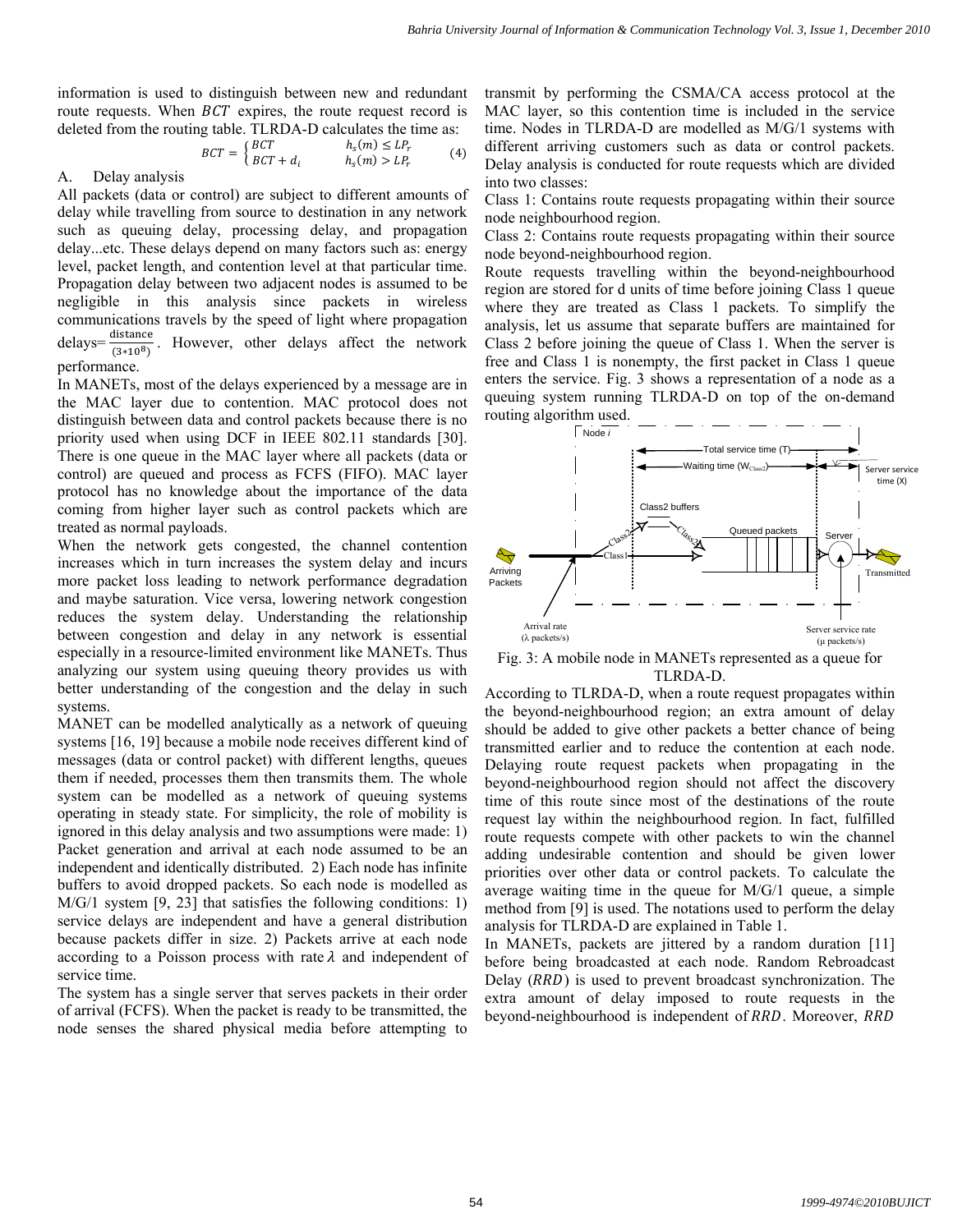is used with broadcasted packets whereas unicast packets face another kind of delay due to the handshaking mechanism; just for simplicity we assume that these two delays are equal.

| Parameters of the Queuing Network Model for TLRDA-D. |  |  |  |
|------------------------------------------------------|--|--|--|
|------------------------------------------------------|--|--|--|

| $N_Q$        | Average number of packets waiting in the queue            |
|--------------|-----------------------------------------------------------|
| $N_i$        | number of packets waiting in the queue when the $ith$     |
|              | packet arrives                                            |
| $\lambda$    | Arrival rate                                              |
| μ            | Service rate                                              |
| ρ            | Utilization factor of the server $(\rho < 1)$             |
| $W_{Class1}$ | Average packet waiting time in the queue for Class 1      |
| $W_{Class2}$ | Average packet waiting time in the queue for Class 2      |
|              | Average of total service time per packet for Class 1      |
| $T_{Class1}$ | packets                                                   |
| $T_{Class2}$ | Average of total service time per packet for Class 2      |
|              | packets                                                   |
| $W_i$        | Waiting time for the $i^{th}$ packet in the queue         |
| R            | Average residual service time                             |
|              | Residual service time is the remaining time of the        |
| $r_i$        | packet currently in service when the $ith$ packet arrived |
| X            | Average server service time                               |
| $X_i$        | Server service time for the $ith$ packet                  |
| M            | Average amount of jitter added to any broadcast packet    |
| $m_i$        | jitter added to the $ith$ broadcast packet                |
| d            | Amount of delay added to Class 2 packets                  |

Class 1 packets

Class 1 contains route requests propagating in their source node's neighbourhood region. TLRDA-D processes Class 1 packets according to routing algorithm used. The service time for any packet  $(x_1, x_2, \dots)$  is a discrete random variable where the average service time  $\overline{X} = 1/\mu$  and  $E\{X\} = \overline{X}$ .

So the average waiting time in the queue for the i<sup>th</sup> route request  $(w_i)$  is consisting of service times  $(x_i)$  of the packets currently waiting in the queue, residual time  $(r_i)$ , and RRD  $(m_i)$ :

$$
w_i = \sum_{j=i-N_i}^{i-1} x_j + r_i + m_i
$$
 (5)

Since *M* is discrete random variable, the k moment,  $\overline{M^k}$ , of the jitter time is computed as

$$
E\{M^{k}\} = \sum_{m} P(m) m^{k}
$$
  

$$
E\{w_{i}\} = E\left\{\sum_{j=i-N_{i}}^{i-1} E\{x_{j}|N_{i}\}\right\} + E\{r_{i}\} + E\{m_{i}\}
$$
 (6)

Knowing that  $N_i$  is a random variable and independent of  $x_i$ .

$$
E\{w_i\} = \bar{X}E\{N_i\} + E\{r_i\} + E\{m_i\}
$$
 (7)

Following the analysis in [9] where all long-term averages viewed as limits when packet index converges to infinity, assuming these limits exist. This assumption is true if  $\rho < 1$ . In other words, the arrival rate  $(\lambda)$  < the service rate  $(\mu)$  so the node can handle the packet received in reasonable time and avoid the unpleasant effect of saturation [23].

$$
\lim_{i \to \infty} E\{w_i\} = \bar{X} \lim_{i \to \infty} E\{N_i\} + \lim_{i \to \infty} E\{r_i\} + \lim_{i \to \infty} E\{m_i\}
$$
 (8)

$$
W_{Class1} = \overline{\overline{X}} N_Q + R + \overline{M}
$$
 (9)

Applying Little's Theorem as in [9]

$$
N_Q = \lambda W_{class1} \tag{10}
$$

Substituting equation (10) in (9) and using 
$$
\rho = \overline{X}\lambda
$$
:

$$
W_{Class1} = \rho W_{Class1} + R + M \tag{11}
$$

$$
W_{Class1} = \frac{R+M}{(1-\rho)}\tag{12}
$$

Where the average residual time as stated in [9] is:

$$
R = \frac{\lambda \overline{x^2}}{2} \tag{13}
$$

The second moment  $(\overline{x^2})$  of service time is computed as in [29]:

$$
E\{X^2\} = \sum_{x_i} P(x_i) x_i^2
$$

The average of waiting time formula can be obtained similar to [9, 23] by substituting (13) into (12):

$$
W_{Class1} = \frac{\lambda \overline{x^2} + 2M}{2 (1-\rho)}
$$
 (14)

Total service time for a Class 1 packet can be obtained from adding the waiting time in queue to the average server service time and the waiting time for the channel to be free.

$$
T_{Class1} = W_{Class1} + X \tag{15}
$$

Class 2 packets

When route requests travel in the beyond-neighbourhood region, they are delayed for d units of time at each node in this region. The average waiting time in the queue for the ith route request is:

$$
w_i = \sum_{j=i-N_i}^{i-1} x_j + r_i + m_i + d \tag{16}
$$

Following the same analysis from equation  $(5)$  to  $(11)$ :

 $W_{Class2} = \rho W_{Class2} + R + M + d$  (17) And by substituting R from equation (13) in (17):

$$
W_{Class2} = \frac{\lambda \overline{x^2} + 2M + 2d}{2(1 - \rho)}
$$
 (18)

In average, route requests that belong to Class 2 will experience a delay equal to the delay of other packets from Class 1 plus an extra amount of delay.

$$
W_{Class2} = W_{Class1} + \frac{d}{(1-\rho)}
$$
 (19)

The total service time per packet for Class  $2 (T_{\text{Class2}})$  is the waiting time in the queue  $(W_{\text{Class2}})$  plus the average server service time  $(X)$  which includes the waiting time for the line to be free.

$$
T_{Class2} = W_{Class2} + X \tag{20}
$$

The average waiting time of  $T_{\text{Class 2}}$  is more than  $T_{\text{Class 1}}$  by  $d/(1 - \rho)$  units of time. This increment should not affect the end-to-end delay of the network due to the fact that the delay is added in the beyond-neighbourhood region.

MANETs consist of N nodes and each node process different kind of packets where  $T_{\text{Class1}}$  and  $T_{\text{Class2}}$  represent packet's delays within each node. Analyses of the route request latency and end-to-end delay are done for the whole network where stations of the queuing network corresponded to the nodes in MANET as in Fig. 4.

This delay reduces network congestion so the average service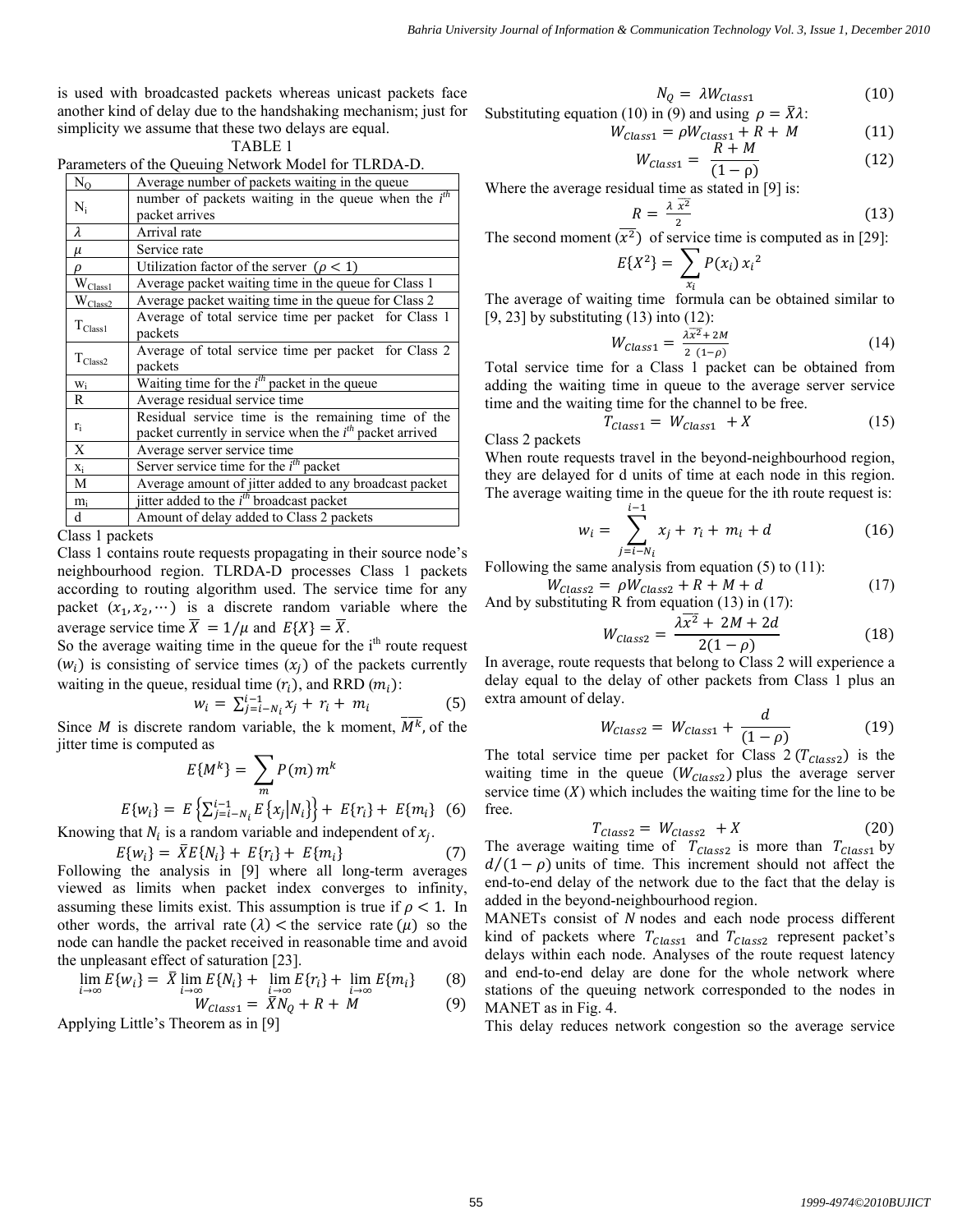time,  $X$ , and the average waiting times  $W_{\text{Class 1}}$  and  $W_{\text{Class 2}}$  are reduced in both  $T_{\text{Class 1}}$  as well as  $T_{\text{Class 2}}$  compared to high congested network which indeed improve the network performance. Network congestion is reduced when adding more delay to route requests propagation which reduces channel contention but to a certain extent because there are other factors affecting channel contention such as fading and transmutation errors. Let us denote channel contention due to congestion by C where  $0 \leq C \leq C_{max}$  while contention due to other factors by  $C_{min}$  thus the total channel contention is  $C_{min} + C$ . So the total channel contention in a heavy congested network is  $C_{max}$  +  $C_{min}$  such as a network using a routing algorithm that uses simple flooding. However, the total channel contention in a well controlled network is equal to  $C_{min}$ .

End-to-end delay analysis:

The end-to-end delay is the route discovery time plus the average delay experienced by the data packet from the time it is sent by the source node until it is received at the destination. Route discovery time is the round trip time of route request and route reply between source node and finder of the needed route.

Route discovery time  $(RDT)$  for one route request in TLRDA-D is analysed as:

$$
RDT = \begin{cases} T_{Class1} & h_s(f) = 0\\ 2T_{Class1}h_s(f) & h_s(f) \le LP_r\\ T_{Class1}(LP_r + h_s(f)) + T_{Class2}(h_s(f) - LP_r) & h_s(f) > LP_r \end{cases}
$$
 (21)

So the end-to-end delay can be calculated as:

$$
End - to - end delay = RDT + T_{Class1} * h_s(d) \quad (22)
$$



Fig. 4: A mobile ad hoc network of size seven represented as a network of queuing systems.

Route request latency analysis:

Assuming that the route request propagates through the network until it is faded or TTL reaches zero where the diameter of the network is  $D$ . Route Request Lifetime ( $RRL$ ) can be calculated as follow where node B is the nearest boundary node:

 $RRL = \begin{cases} T_{Class1} & h_s(f) = 0 \\ T_{Class1} L P_r + T_{Class2} (\min\{D, h_s(B)\} - L P_r) & h_s(f) > 0 \end{cases}$  (23) The average route request latency per hop, if  $h_s(f) > 0$ , RRL is divided by number of hop counts that the route request propagates through the network where RRL is calculated in equation (23). So Route Request Latency can be calculated as follows:

# Route Request Latency = RRL /min  $\{D, h_s(B)\}$  (24) Comparison between TLRDA-D and AODV

When analysing the delay, the total service time is reduced as a result of the reduction in channel contention for all instance of TLRDA-D. In TLRDA-D, Class 1 and Class 2 packets total service times are reduced by  $(C_{max} - C)$  units of time. To illustrate, let us consider  $0 \le C \le 0.8$  i.e. let us consider  $0 \le C \le 0.8$  i.e.  $C_{max} = 0.8$  and  $C_{min} = 0.2$ . Since AODV uses simple flooding, the channel contention is very high which makes  $C = 0.8$  also all AODV packets belong to Class 1 assuming that  $T_{Class1} = 1$  for this algorithm. In TLRDA-D, when the delay added to route requests increases the channel contention decreases. In TLRDA- $d_0$ , the amount of delay added is small which makes the reduction in channel contention small as well so we will assume  $C = 0.7$ . Since the delay in TLRDA-di is almost double the delay in TLRDA- $d_{i-1}$  when the delay is linear, channel contention in TLRDA- $d_i$  is assumed to be half the channel contention in TLRDA-d<sub>i-1</sub> so the values for C are 0.34, 0.175, and  $0.087$  for TLRDA-d<sub>1</sub>, TLRDA-d<sub>2</sub>, and TLRDA-d<sub>3</sub> respectively. Since the delay in TLRDA- $d_4$  is very large, channel contention is reduced even more where  $0 \le C \le 0.04$  so  $C = 0.02$  is used for TLRDA-d<sub>4</sub>. The values of LP calculated as  $LP = h_s(f) +$ 1. Moreover, Class 2 packet's total service time is calculated according to the values of the delay added because  $T_{\text{class2}} =$  $T_{\text{Class1}} + d/(1 - \rho)$  units of time assuming lightly loaded network where  $\rho = 0.2$ . Furthermore, the hop count is assumed to be the network size divided by 10. Networks are of sizes 20, 30… 100 nodes so hop counts are 2, 3… 10 for different sources and route finders under the same environment.

Fig. 5 shows that end-to-end delay increases with the increment of network size with all instances of TLRDA-D and AODV.



Fig. 5: End-to-end delay versus network size when  $h_s(f) \leq LP_r$ . AODV discovers new routes later than all instances of TLRDA-D due to high contention. When the delay added to the route request dissemination is increased, the discovery time of the new route needed is improved because this delay is imposed after discovering the needed route. So TLRDA- $d_4$  gives the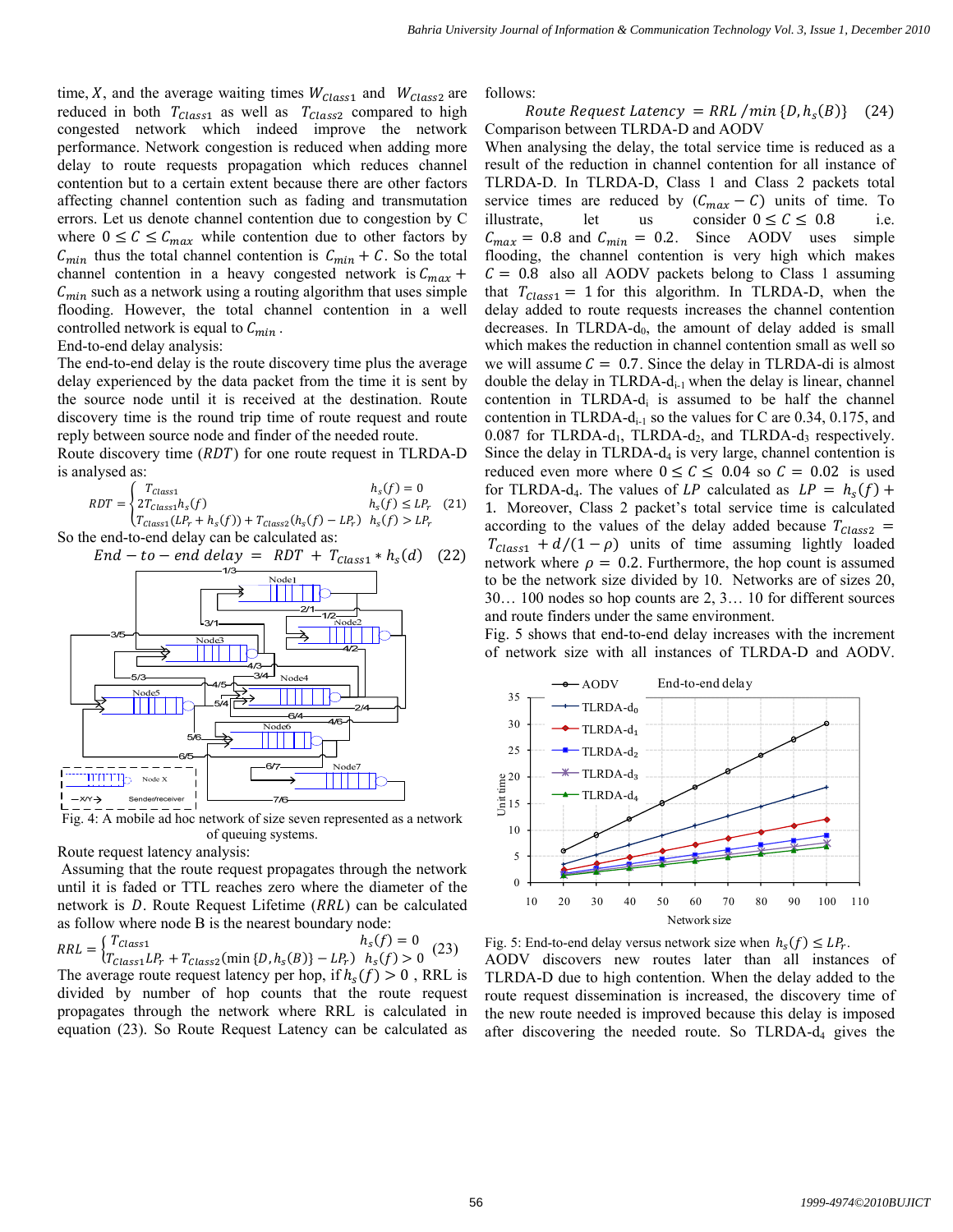lowest end-to-end delay among all instances. Due to the delay added to the route request dissemination in the beyondneighbourhood region, the average of route request latency increases in TLRDA-D more than AODV as shown in Fig. 6. Furthermore, route request latency increases with the increment of the delay added so  $TLRDA-d<sub>4</sub>$  gives the highest route request latency among all instances.

# **B.** Simulation *Analysis*

A simulation has been conducted to evaluate the new algorithm, TLRDA-D, and compare it with AODV. TLRDA-D algorithm was implemented as a modification to AODV implementation in NS2 network simulator, version 2.29 [15]. NS2 was used to conduct extensive experiments for performance evaluation and comparison.

Mobile nodes are assumed to operate in a squared simulation area of 1000m x1000m. The transmission range is fixed to 100m in all nodes to approximately simulate networks with a minimum hop count of 10 hops between two border nodes one on opposite sides in a connected network. Each run was simulated for 900 seconds of simulation time, ignoring the first 30 seconds as a start-up period for the whole network. For each topology, 30 runs were performed then averaged to produce the graphs shown throughout this paper and a 95% confidence interval is shown as standard error bars in the relevant figures. Table 1 provides a summary of the chosen simulation parameter values.



Fig. 6: Route request latency versus network size when  $h_s(f) \leq LP_r$ . The comparison metrics include:

- End-to-end delay: the total delay for the application data packet while transmitted from source to destination plus the route discovery time which is the round trip time from sending a route request until receiving the route reply.
- Packet loss: the number of dropped packets in a single run.
- Route request overhead: measured by the number of received route requests in the whole network.
- A traffic generator was used to simulate constant bit rate (CBR) with payload of 512 bytes. Moreover, each five communication sessions were simulated between one source

and five destinations randomly selected in a group of ten nodes to simulate traffic in an application that exhibit traffic locality. Data packets are transmitted at a rate of four packets per second, assuming nodes are identical, links are bidirectional, and mobile nodes operate in a flat arena.

In MANETs, the entity mobility models typically represent nodes whose movements are completely independent of each other, e.g. the Random Way Point (RWP) model [22]. However, a group mobility model may be used to simulate a cooperative characteristic such as working together to accomplish a common goal. Such a model reflects the behaviour of nodes in a group as the group moves together, e.g. Reference Point Group Mobility (RPGM) model [8, 18]. TABLE 2:

|                    | Oysigni parameters          |
|--------------------|-----------------------------|
| Parameter          | Value                       |
| Transmission range | 100 <sub>m</sub>            |
| Topology size      | 1000x1000m                  |
| Simulation time    | 900s                        |
| Packet size        | 512 bytes                   |
| Packet rate        | $4$ p $kt/s$                |
| Traffic load       | $5,10, \ldots, 35$ sessions |
| Traffic type       | CBR(UDP)                    |
| Antenna type       | Omni Antenna                |
| MAC protocol       | IEEE 802.11 with RTS/CTS    |
| Maximum speed      | 2,5,7,10,13,15m/s           |
| Minimum speed      | $1m$ /s                     |
| Pause time         | 50s                         |
| Mobility model     | RPGM model                  |
| <b>SDR, ADR</b>    | 0.5                         |
| Propagation model  | Two-Ray Ground model        |
|                    |                             |

System parameters

The RPGM mobility generator was used [7] to generate mobility scenarios for all of our simulations since it models the random motion of groups of nodes and of individual nodes within the group. Group movements are based upon the movement of the group reference point following its direction and speed with Speed Deviation Ratio and Angle Deviation Ratio = 0.5. Moreover, nodes move randomly within their group with a speed randomly selected between 1m/s and 15m/s with 50s as pause time. Each group contains 10 nodes.

In our simulation, we concentrate on varying three major parameters to study their effect on TLRDA-D performance: network size, traffic load, and maximum speed in three different cases by varying one parameter while keeping the other two constant.

Effect of network size: when the network size increases, the average hop length of routes also increases which may increase the error rate and/or increase network latency. Simulation has been performed using nine topologies with different number of nodes, multiples of 10, from 20 (small size network) to 100 (moderate size network) with traffic load of 10 communication sessions and a maximum speed of 15m/s.

Fig.7 shows the superiority of TLRDA-D over AODV in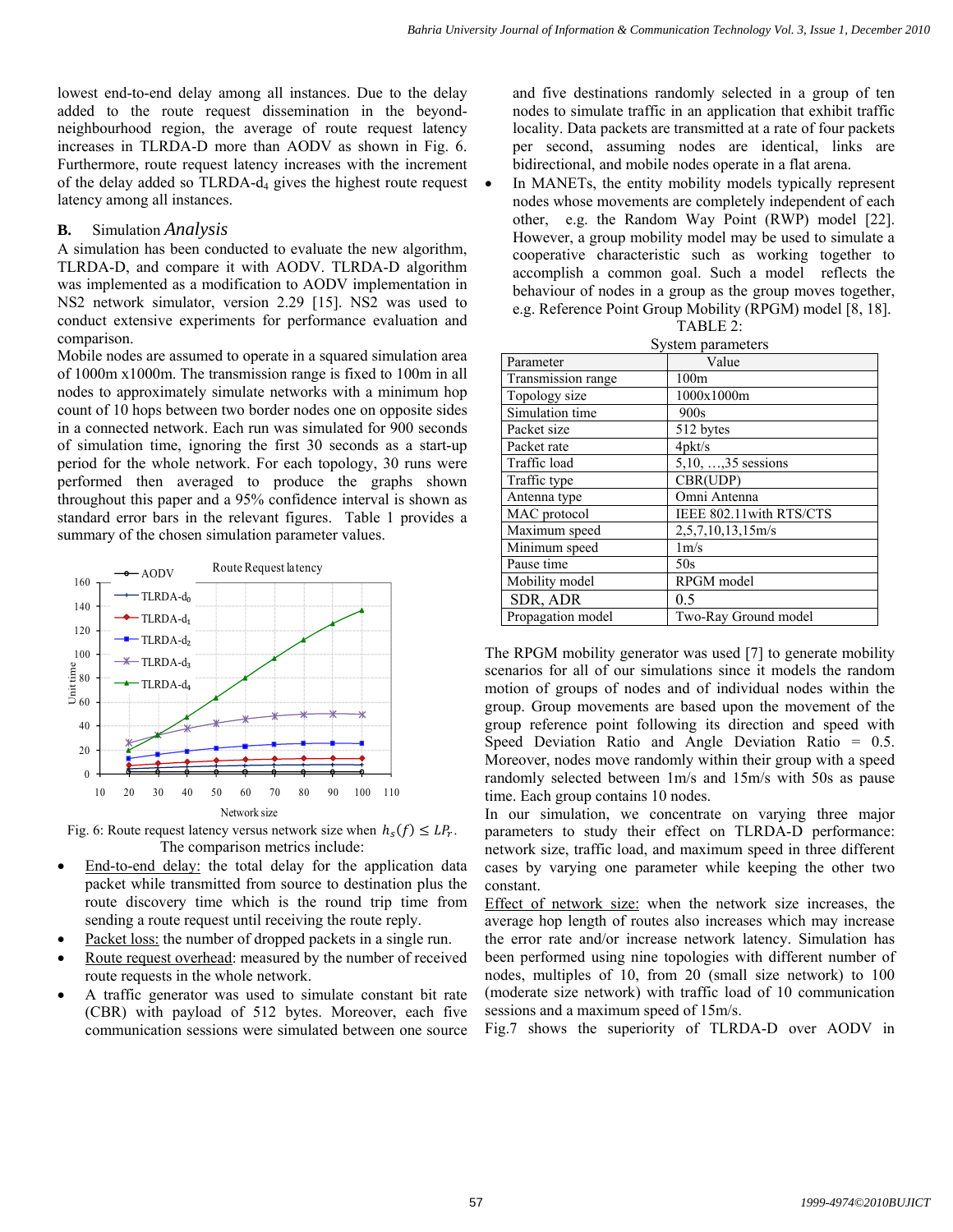reducing the end-to-end delay due to reducing congestion level especially when  $d_2$ ,  $d_3$  or  $d_4$  is used as the amount of delay. For instance, in TLRDA-d<sub>2</sub>, TLRDA-d<sub>3</sub>, and TLRDA-d<sub>4</sub>, the end-to-end delay was reduced by nearly 53% in small size network and by 68% in moderate size network compared to AODV. Moreover, this figure clearly shows that  $d_2$ ,  $d_3$  or  $d_4$ yield in average almost the same end-to-end delay. The amount of delay added in TLRDA- $d_2$  was adequate to achieve the best discovery time in our scenarios as adding more delay will not yield further contention improvement. In average, route requests in TLRDA-D reside in the network for longer time than in the case of AODV (not shown here). This is due to the added delay which increases overhead yet reduces discovery time.



Fig. 7: End-to-end delay verses network size for networks of 10 communication sessions and 15m/s as maximum speed.

Fig. 8 shows that TLRDA-D loses fewer packets compared to AODV by 1% to 30% in small size network and by 22% to 62% in moderate size network because TLRDA-D reduces congestion level.



Fig. 8: Packet loss verses different number of nodes for networks of 10 communication sessions and 15m/s as maximum speed.

In TLRDA-D, the number of received route requests is more than that of AODV. Some of the saved packets, gained in TLRDA-D as a result of reducing packet loss, are route requests which

justify the increase in route request overhead as in Fig. 9. Those route requests might be duplicate copies but were dropped because of congestion or/and collision rather than redundancy. The rest of the saved packets can be any kind which might be useful but dropped in AODV due to high channel contention or collision. TLRDA-d<sub>2</sub>, TLRDA-d<sub>3</sub>, and TLRDA-d<sub>4</sub> lose fewer packets than TLRDA- $d_0$  and TLRDA- $d_1$  which improves network performance.



Fig. 9: Route request overhead verses different number of nodes for networks of 10 communication sessions and 15m/s as maximum speed.

Effect of traffic load: Traffic load of sizes 5 (light traffic) to 35 (heavy traffic) communication sessions incremented by 5 were injected in networks of size seventy nodes and maximum speed of 15m/s. A reasonably incremented amount of traffic was used to test our algorithm meanwhile avoiding saturation.

Also in this analysis, when TLRDA-D uses  $d_2$ ,  $d_3$  or  $d_4$  as amount of delay, the algorithm yield in average almost the same end-to-end delay as depicted from Fig. 10 for these three instances among all experimented instances of TLRDA-D. The end-to-end delay was reduced by nearly 57% in light traffic and 65% in heavy traffic for TLRDA-d<sub>2</sub>, TLRDA-d<sub>3</sub>, TLRDA-d<sub>4</sub> compared to AODV. So, TLRDA-D has end-to-end delay lower than AODV from traffic load prospective.



Fig. 10: End-to-end delay versus traffic load with a network70 nodes and 15m/s as maximum speed.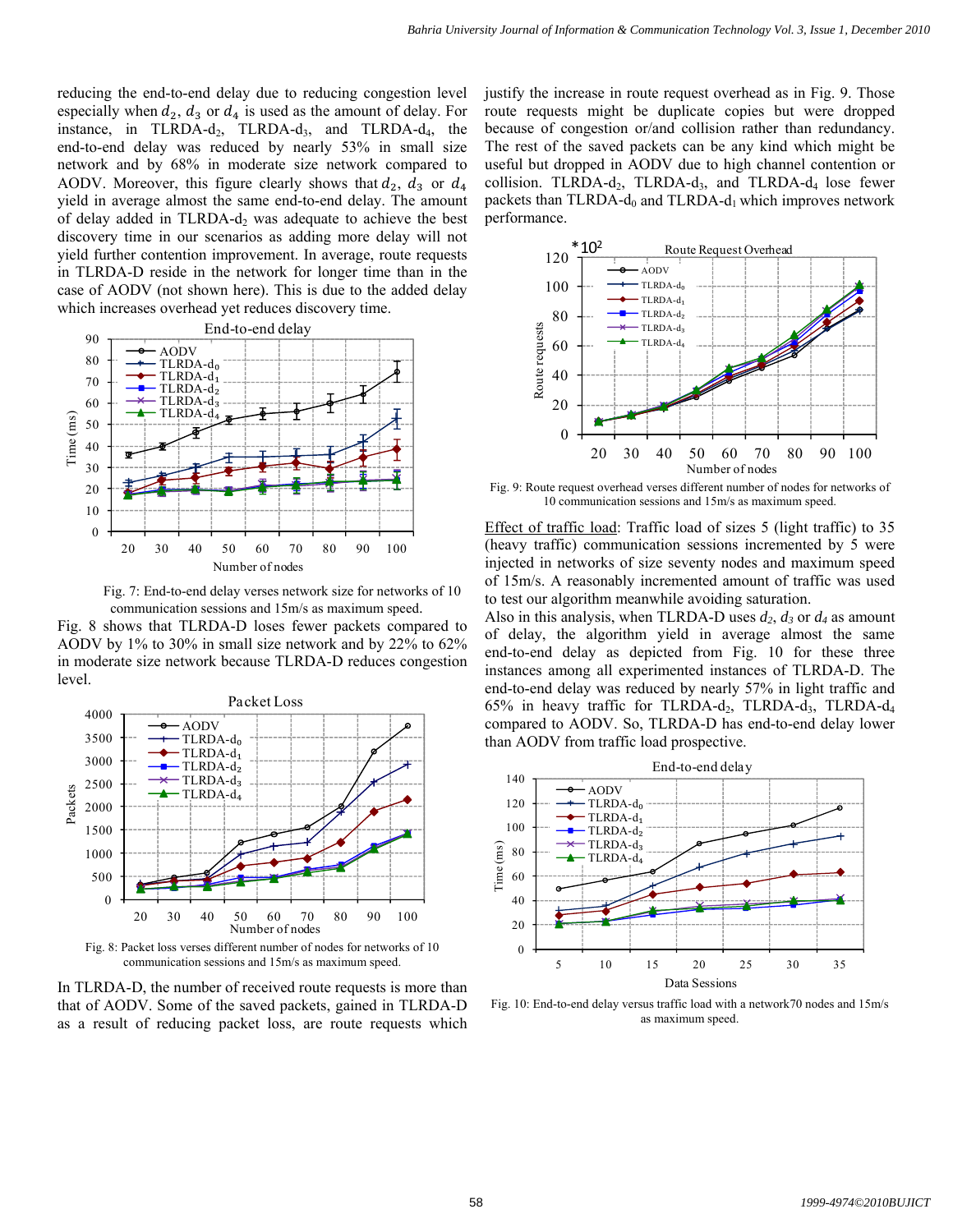Furthermore, TLRDA- $d_2$  TLRDA- $d_3$  and TLRDA- $d_4$  have almost the same end-to-end delay that is lower compare to both TLRDA- $d_0$  and TLRDA- $d_1$ . This improvement in the end-to-end delay is due to the reduction in channel contention where the application data can travel earlier and quicker which improves the network performance. Moreover, TLRDA-D reduces packet loss in the whole network compared to AODV as shown in Fig. 11. This improvement in TLRDA-D over AODV ranges from 3% to 65% in light traffic while it ranges between 10% and 53% in heavy traffic.



Fig. 11: Packet loss versus traffic load with a network70 nodes and 15m/s as maximum speed.

The packet loss is nearly the same for the three instances TLRDA-d<sub>2</sub>, TLRDA-d<sub>3</sub>, and TLRDA-d<sub>4</sub> and better than both TLRDA-d<sub>0</sub> and TLRDA-d<sub>1</sub>. Also in this analysis, some of these saved packets in TLRDA-D might be route requests which justify the increment in route request overhead in TLRDA-D over AODV.

Effect of mobility: The value of the maximum speed can be 2, 5, 7, 10, 13, or 15m/s with networks of 70 nodes and traffic load of 10 communication sessions where 2m/s used as slow speed and 15m/s is fast speed.



Fig. 12: End-to-end delay versus maximum speed in networks of 70 nodes and 10 communication sessions.

The end-to-end delay in TLRDA-D is reduced compared to

AODV for different maximum speed as in Fig. 12 where discovery time increases in both TLRDA-D and AODV with fast speed because speed affects routes and may result in broken links. This figure reveals the difference in the end-to-end delay among all five instances of TLRDA-D where TLRDA- $d_2$ , TLRDA-d<sub>3</sub> and TLRDA-d<sub>4</sub> reduce end-to-end delay more than TLRDA- $d_0$  and TLRDA- $d_1$ .

TLRDA-D reduces packet loss compared to AODV as shown in Fig. 13. Packet loss increases with faster movements in both algorithms. TLRDA-D improves packet loss over AODV by 14% to 87% in slow speed and by 21% to 62% in fast speed. Moreover, these packets include route requests which increases route request overhead in TLRDA-D over AODV



Fig. 13: Packet loss versus maximum speed in networks of 70 nodes and 10 communication sessions.

Both algorithms have almost the same number of transmitted route request; so extra route requests received in TLRDA-D might be duplicate copies but were dropped because of congestion or collision. Furthermore, the number of saved packets is greater than the increment in route requests overhead where the minimum difference ranges from 8% to 70% in slow speed and from 16% to 45% in fast speed. The extra saved packets can be any kind of packets which might be useful but dropped in AODV due to many reasons i.e. contention, congestion or collision. These saved packets in TLRDA-D have a good impact on network performance.

In summary, TLRDA-D reduces discovery time, packet loss, and end-to-end delay over AODV. However, it increases route request lifetime in justifiable manner. The best delay function would be a linear one. In particular, for the considered scenarios in our experimental study the doubling function  $d_2 = 2LP_r$  gave the best performance among all scenarios performed in this study. It is worth mentioning that TLRDA-D reduces end-to-end delay despite the fact that it works by delaying, by definition, route request within their source node's beyond-neighbourhood region.

#### **IV. CONCLUSIONS**

By utilising the traffic locality concept, the route discovery process can be improved in on-demand routing algorithms for